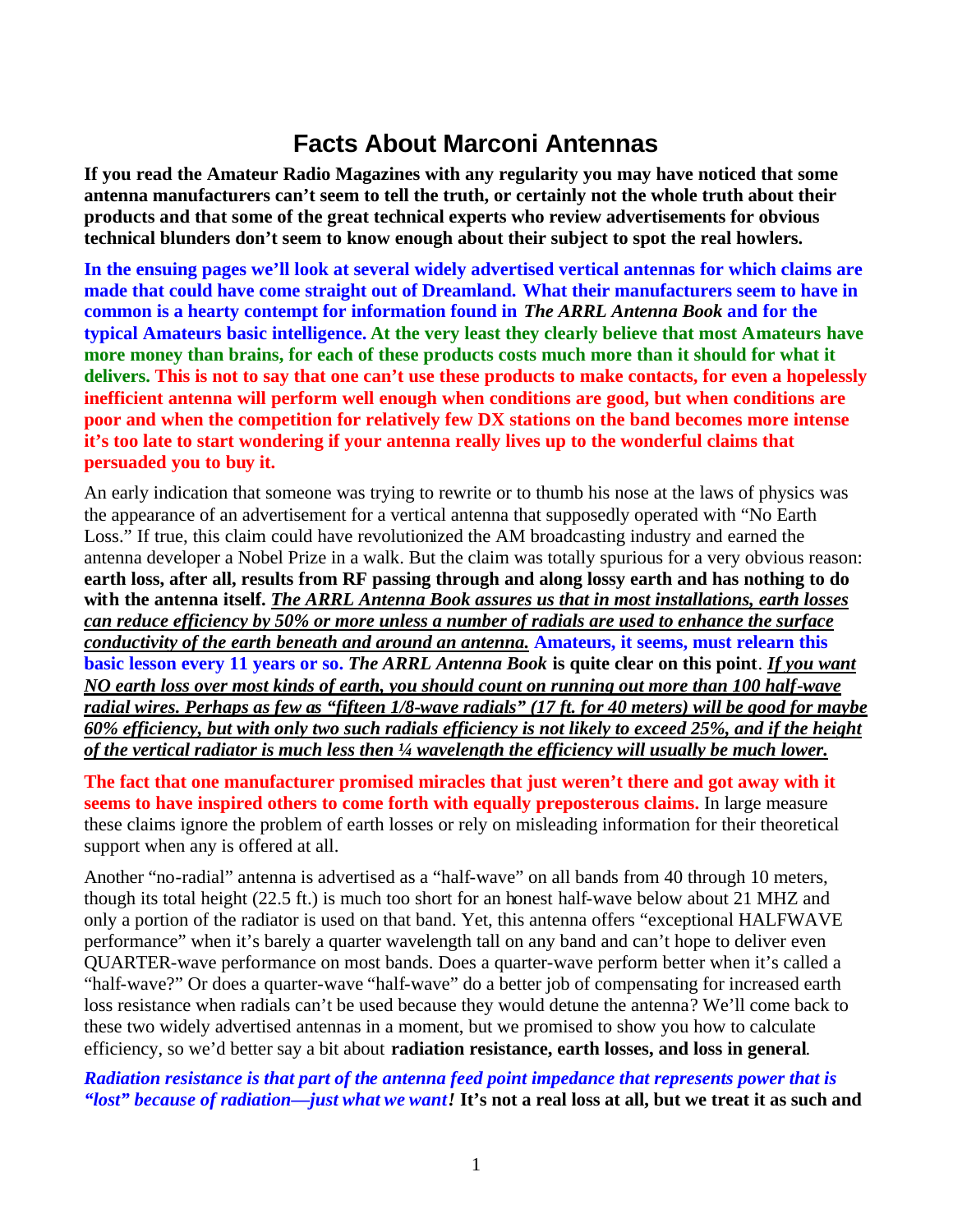**assign it a value in ohms in order to facilitate calculations. The radiation resistance of any vertical conductor depends primarily on its height (or vertical length if you prefer). For most tubing and wire conductors the radiation resistance of a quarter-wave conductor (about 33 feet for 40 meters) is approximately 35 ohms.** If we erect such a vertical and connect the braid side of the coax feedline to a 4 foot rod in soil of average conductivity we'll probably see an SWR of 1.7 or so right at the antenna. Measurements made elsewhere along the feedline will be less accurate. **What does an SWR of 1.7 tell us? Simply that the total feedpoint impedance must be 1.7 times the characteristic impedance of our 50 ohm feedline (1.7 X 50 = 85 ohms), so we know that the impedance is made up of some 35 ohms of radiation resistance and another 50 ohms or so of loss resistance from one source or another**.

**NOTE: What is not radiation resistance is LOSS resistance that does us no good at all**. **EFFICIENCY IS MERELY THE RATIO OF THE ANTENNA'S RADIATION RESISTANCE TO ITS TOTAL FEEDPOINT IMPEDANCE,** or **35 ohm / 85 ohm = 41%** in this case, or about what we might expect applying the information from The *ARRL Antenna Book* for skimpy or non-existent radial systems. **SWR alone, by the way, tells us NOTHING about efficiency.**

**Here, then, is a dirty little secret to calculate the** *probable* **efficiency of an antenna; you need to know only it's radiation resistance and feedpoint impedance. Not that any information that has been available to the general public for nearly a century can be called "secret."** Perhaps it's a secret only to those who look for enlightenment in amateur antenna advertisements? The manufactures don't usually volunteer such information because it's not in their interest to do so.

Suppose you don't know the radiation resistance of a particular antenna that interests you. If you can find out how tall it is you can use any edition of *The ARRL Antenna Book* from the last 40 years to look up the radiation resistance to a close approximation. The basic information hasn't changed for more than 50 years, so **if you don't know the radiation resistance, the height (length) alone will be good enough.**

Please note that in the above examples we assumed that the radiator was a **REAL full quarter wavelength** so we could use the universally accepted value of "**35 ohms"** for the radiation resistance. Another universally accepted value of radiation resistance is "**73 ohms" for a REAL full half-wave antenna**, and that's what some manufacturers want you to think you're getting. Keep these numbers in mind as we plow ahead.

*To recapitulate briefly, the efficiency of an antenna may be calculated by dividing the radiation resistance by its total feedpoint impedance, if that or the SWR at the feedpoint is known*. The only useful component of the feedpoint impedance is the radiation resistance, so naturally we want this to be as high as possible and we want the accompanying loss resistance to be as low as possible to maintain a high ratio of radiation resistance to loss resistance. *Radiation resistance depends almost entirely on the height of a vertical structure, and it decreases rapidly as height drops below a quarter wavelength, even when some one insists on calling it a "half-wave."* The loss resistance from large-diameter (1/2 inch or more) conductors is quite low and can usually be ignored, but the same cannot be said for **earth losses that can easily waste most of your applied power.** *In addition to earth losses, we should also be concerned with conductor losses from the trap circuits that are used to make a single conductor operate on a number of different frequency bands.*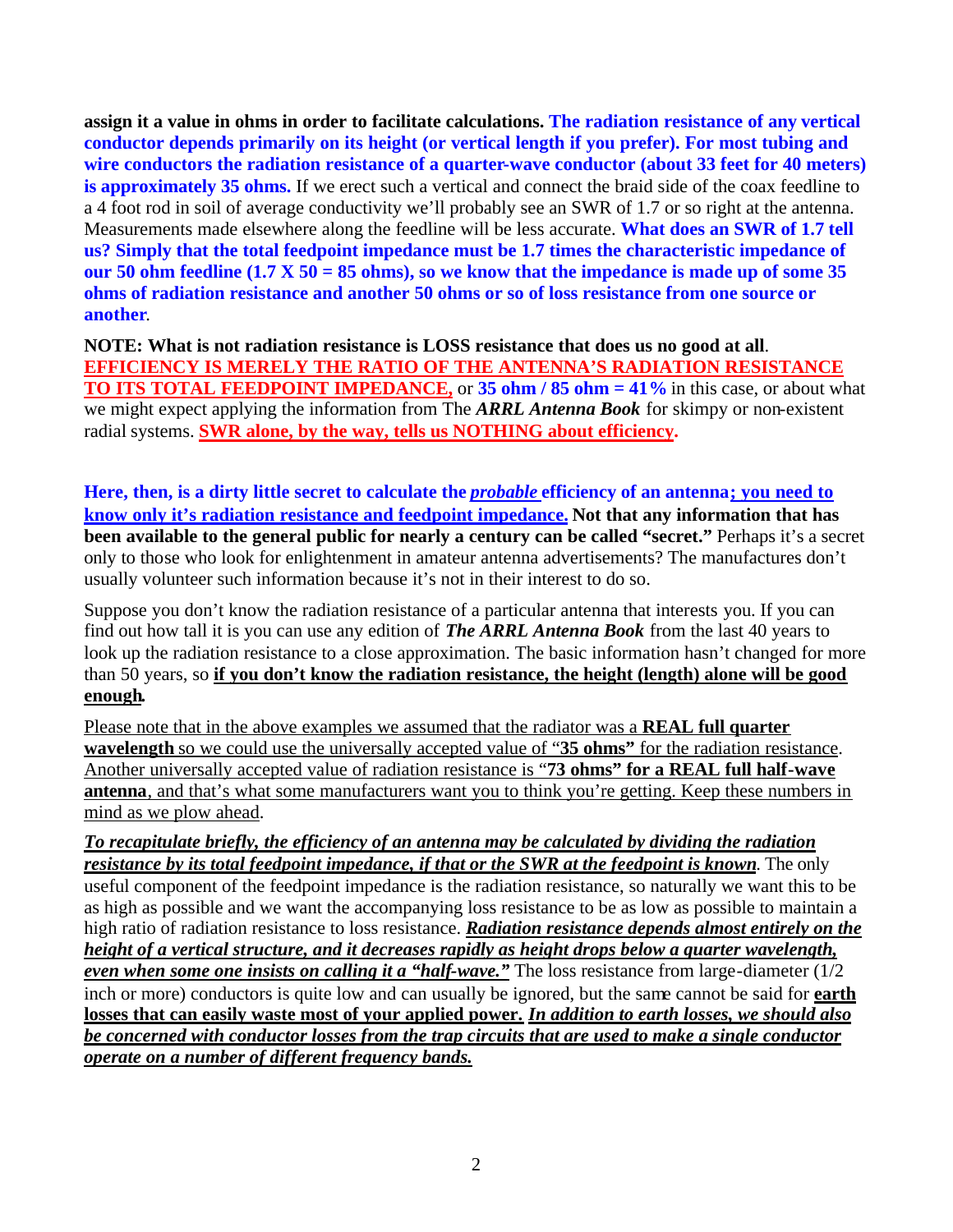All this may seem like quite a bit to keep straight if you're seeing it for the first time, but take your time and read through it several times. Let's return to our "no earth loss" antenna that we mentioned earlier. Their great "breakthrough" that supposedly allows this antenna to eliminate loss resistance in the surrounding real estate is its feedpoint. Most quarter-wave (or shorter) verticals are fed at the base, a high-current and low-voltage point that is suited to low-impedance coaxial line. This one, however, is fed at the mid-point of the vertical radiator, and the feedline is tucked INSIDE the lower half of the radiator, emerging at the lower end. This elevated feedpoint, it's claimed, causes the radiation resistance to rise to approximately 50 ohms and simultaneously wipes out earth loss resistance over a wide area, much as 100 long radials might do. The increase in radiation resistance and the elimination of earth loss resistance thus allow the antenna to operate at "approximately 90% efficiency."

Alas for our dreams! All this is sheer rubbish. We've already observed that earth losses come from the earth and not from the antenna, and it seems that the effect of feeding a quarter-wave vertical at its midpoint is to LOWER rather than to increase the radiation resistance. Quote;

## *The ARRL Antenna Book (Excerpt):*

*"For optimum performance, a short antenna should not be made shorter than the physical circumstances require, because efficiency decreases rapidly as antenna length is reduced. For example, a center fed antenna having an overall length of ¼ wavelength (half-length 45°) has a radiation resistance of 2 X 7 = 14 ohms as shown in fig. 35. (16<sup>th</sup> ed., p. 2-43).*"

This excerpt appears in the course of discussion of short HORIZONTAL antennas whose efficiency is not greatly affected by earth losses at elevations of a quarter wavelength or more, and the Antenna Book goes on to say that such a horizontal antenna could be expected to show as much as 80% efficiency, even with greatly lowered radiation resistance.

But VERTICAL antennas are NOT suspended horizontally above the earth! Except for polarization, the above passage describes the antenna in question so closely that we might be tempted to imagine that the designer forgot that he was working on a vertical and ignored earth losses. Then, when the earth losses showed up in the form of increased feedpoint impedance, perhaps he imagined that what he was seeing was increased radiation resistance? In any case, earth losses will definitely affect a vertical's efficiency, so let's do another simple calculation to see how this "revolutionary new technology" might work in practice.

If, our radiation resistance is only 14 ohms instead of the anticipated 60 ohms our efficiency becomes 14 divided by the total feedpoint impedance, but just what is the total feedpoint impedance? We can be pretty sure that they haven't eliminated earth losses as claimed, and that if our SWR is close to 1.0:1 some 36 ohms of LOSS resistance has crept in from somewhere. No matter, loss is still loss, so efficiency should be no better than  $14/50 = 28%$  and NOT the "approximately 90%" claimed.

Note the charts at the end of our text. These come from ARRL Antenna Book and may be used to estimate radiation resistance fairly closely. *We'll have to convert height in feet to electrical degrees, but 90 degrees is the equivalent of ¼ wave, 180 degrees of a half-wave, 270 degrees of a ¾ wave, and so on.* **Now that you have an idea about how radiation resistance relates to efficiency and to conductor height you should have little trouble making your own calculations**. Here's another dirty little secret that really isn't because anyone who has read this far can see what's involved for himself; **as the radiator is Made shorter in terms of wavelength, the radiation resistance drops and any loss resistance in the circuit becomes an ever-larger percentage of the total feedpoint impedance, so efficiency drops too.**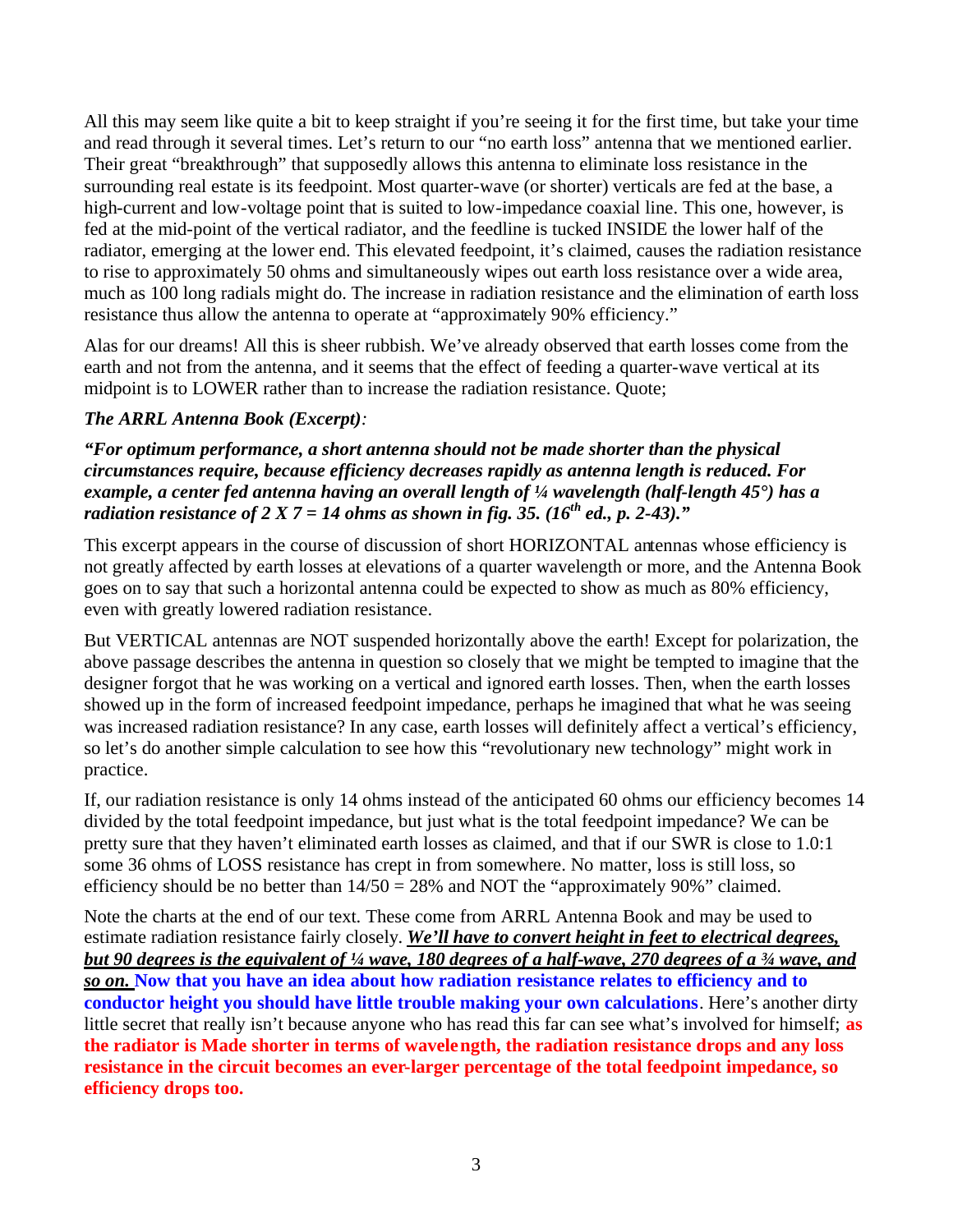Before the advent of the no-radial "half-wave" antenna those customers who sought to boost efficiency by installing a good radial system were often hit by a double whammy, for as earth loss resistance dropped below 50 ohms their feedpoint impedance dropped too as both efficiency and SWR went UP. They could have reasonable efficiency or relatively low SWR but usually not both, unless they were willing to fork over a small fortune for a "tuner" which would bring its own little bundle of loss resistance to the system.

The manufacturers were also caught in the middle, for if they told the customer to run out plenty of radials there was a good chance that he'd be screaming about high SWR a few days later. An unenviable situation for all concerned, and most manufacturers at one time or another have gone so far as to play down the importance of reducing earth losses, knowing that efficiency would suffer but that an extra dozen or more ohms of loss resistance in the feedpoint impedance would cut down the SWR complaints.

The no radial "halfwaves" may have "solved" that problem by ensuring that enough loss resistance is on hand to bring the feedpoint closer to 50 ohms. **Perhaps we're merely witnessing the continuation of a longer "reeducation" process, at the end of which most amateurs will be convinced that earth and other losses are a positive good that should be cultivated? Indeed, the people who make the "No earth loss" verticals seem to be headed down that path, for they tell us that:**

A multiband vertical must have earth loss to work! That's why a multiband vertical mounted on your roof won't work all the bands. What this is supposed to mean is anyone's guess, alas! Consider the noradial "half-wave" antenna that we mentioned earlier. Essentially this is a multiple-trap design, by which we mean that parallel-tuned (anti-resonant) L-C trap circuits are inserted along the radiator element at various points, where they present high impedance to oncoming RF at the resonant frequency of the trap. One trap is used for each band, and each trap blocks current flow past it on that band, effectively removing the portion of the radiator above the trap from the circuit. So what is the effective height of the radiator on each band? The overall height from the feedpoint to the tip of the antenna is only 22.5 ft., but only on 40 meters is the whole vertical element used to produce radiated field. A true QUARTER wave on 40 meters is more that 32 ft. tall, and we're about 10 ft. short, so our height in electrical degrees decreases to 60, and the radiation resistance is only 13 ohms or so. The seven 49 inch "counterpoise" radial rods at the feedpoint cannot radiate appreciably because any current flowing in any one rod will be horizontally polarized and largely canceled out by equal and opposite currents from other radial rods on the other side of the antenna.

We know the radiation resistance closely enough, but how do we determine the total feedpoint impedance so we can say something definite about efficiency? The short "counterpoise", by the way, will be next to useless in reducing earth losses because it covers so little surface area. The manufacturer has supplied SWR curves that are sufficiently close to 1.0:1 at resonance that we could probably use them if he hadn't also placed a toroidal matching circuit across the feedpoint for the sake of acceptable SWR on several bands. The matching unit is no doubt a good idea because on at least one band the combined radiation resistance and loss resistance will be so much greater than 50 ohms before matching that we couldn't easily separate out the loss resistance. There's probably less chance for great inaccuracy when the radiation resistance plus loss resistance is well below 50 ohms, but we'll try it both ways, using (a) the manufacturers SWR information and (b) The *ARRL Antenna Book's* observation that a full quarter-wave vertical may be expected to operate at about 25% efficiency with two 1/8-wave radials and even less when the antenna is shorter than a quarter wave. It happens that both the little counterpoise assembly and the 1/8-wave radials for 30 meters have roughly the same overall length of conductor, so the two systems should be roughly equivalent.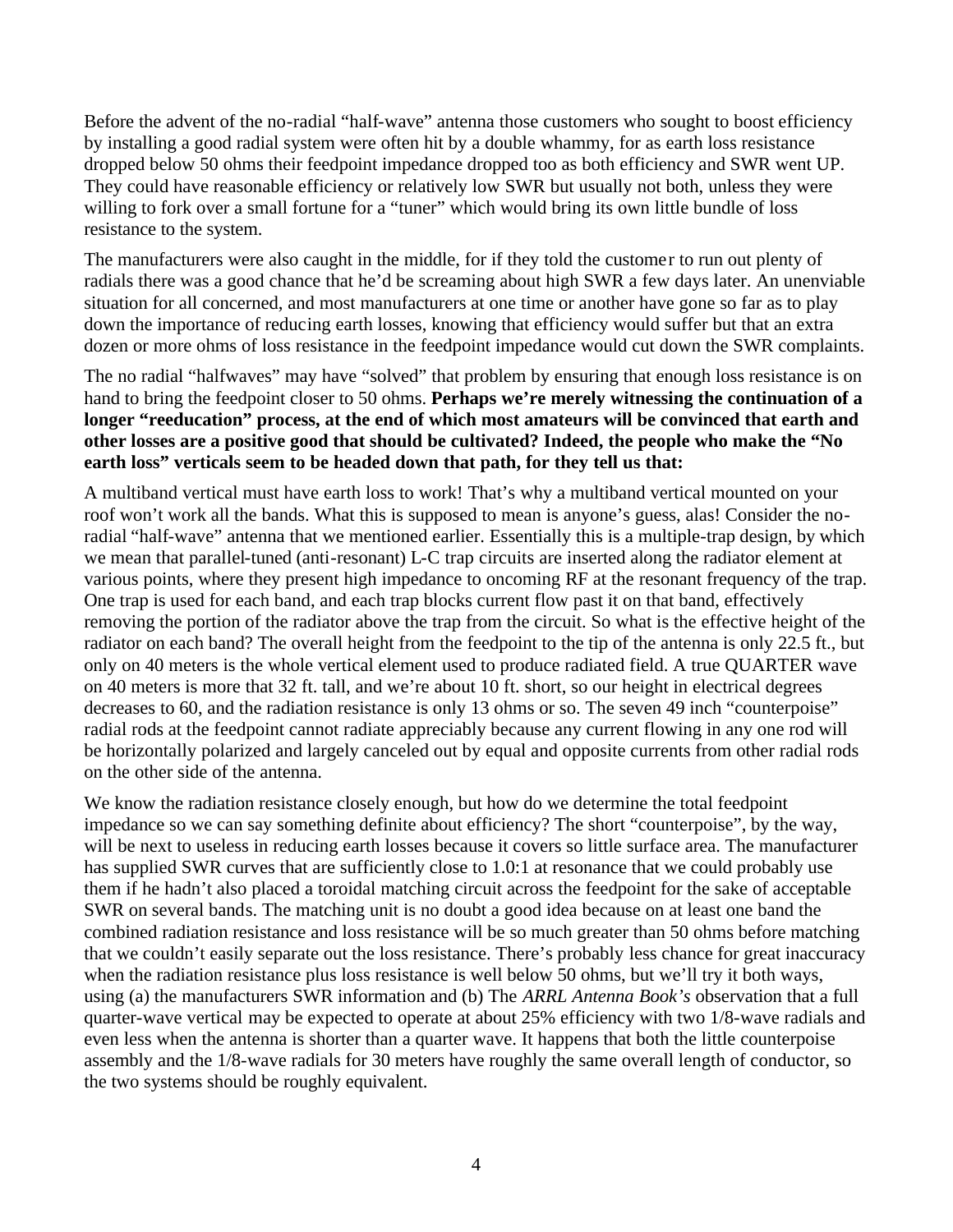So, then, if our radiator is 22.5 feet tall on 40 meters it has a height of approximately 60 degrees and the radiation resistance is about 13 ohms, and if  $SWR = 1.0:1$  the loss resistance must be some 37 ohms, and efficiency must be 13/50 = 26%. That's very close to *The Antenna Book's* prediction of 25% for a full QUARTER wave (10 ft. TALLER than this one), so true efficiency is probably even less. On 30 meters we're still below a real quarter wave because we're using only 18 or so feet of the radiator. This length corresponds to 67 electrical degrees, more or less, so we can expect a radiation resistance of about 40 ohms on this band. Assuming a reasonably low SWR, we can reckon with maybe 32 ohms of loss resistance for an efficiency of 18/50=36%. That's a bit more efficiency than The *ARRL Antenna Book*  predicts, but over earth of fair to good conductivity it's possible. On 20 meters the radiation resistance rises because the radiator is finally an honest quarter wave tall (90°), so radiation resistance should be about 35 ohms. The indicated SWR is 1:1.0, so the total feedpoint impedance after transformation could be as much as 55 ohms and efficiency  $35/55 = 63.6\%$ . This seems at odds with the 25% or so predicted by The ARRL Antenna Book, but we should remember that the total feedpoint resistance before matching had to be close to 35 ohms plus some unknown value of loss resistance and that the manufacturers SWR (1.0:1 after matching) hides all but 20 ohms of the loss resistance. In any case, if we had 37 ohms of earth loss on 40 meters and 32 ohms of earth loss on 30 meters we can probably expect about 30 ohms on 20 meters, in which case the true efficiency is probably closer to  $35/65 =$ 53.8%. Recall that *The ARRL Antenna Book* tells us that the *fifteen 1/8-wave radials* (a much more extensive system) might be needed for 50% efficiency, so an even lower figure appears more reasonable.



Fig. 49 — Radiation resistance versus free space antenna height in electrical degrees for a vertical antenna over perfectly conducting ground, or over a highly conducting ground plane. This curve also may be used for center-fed antennas (in free space) by multiplying the radiation resistance by two; the height in this case is half the actual antenna length.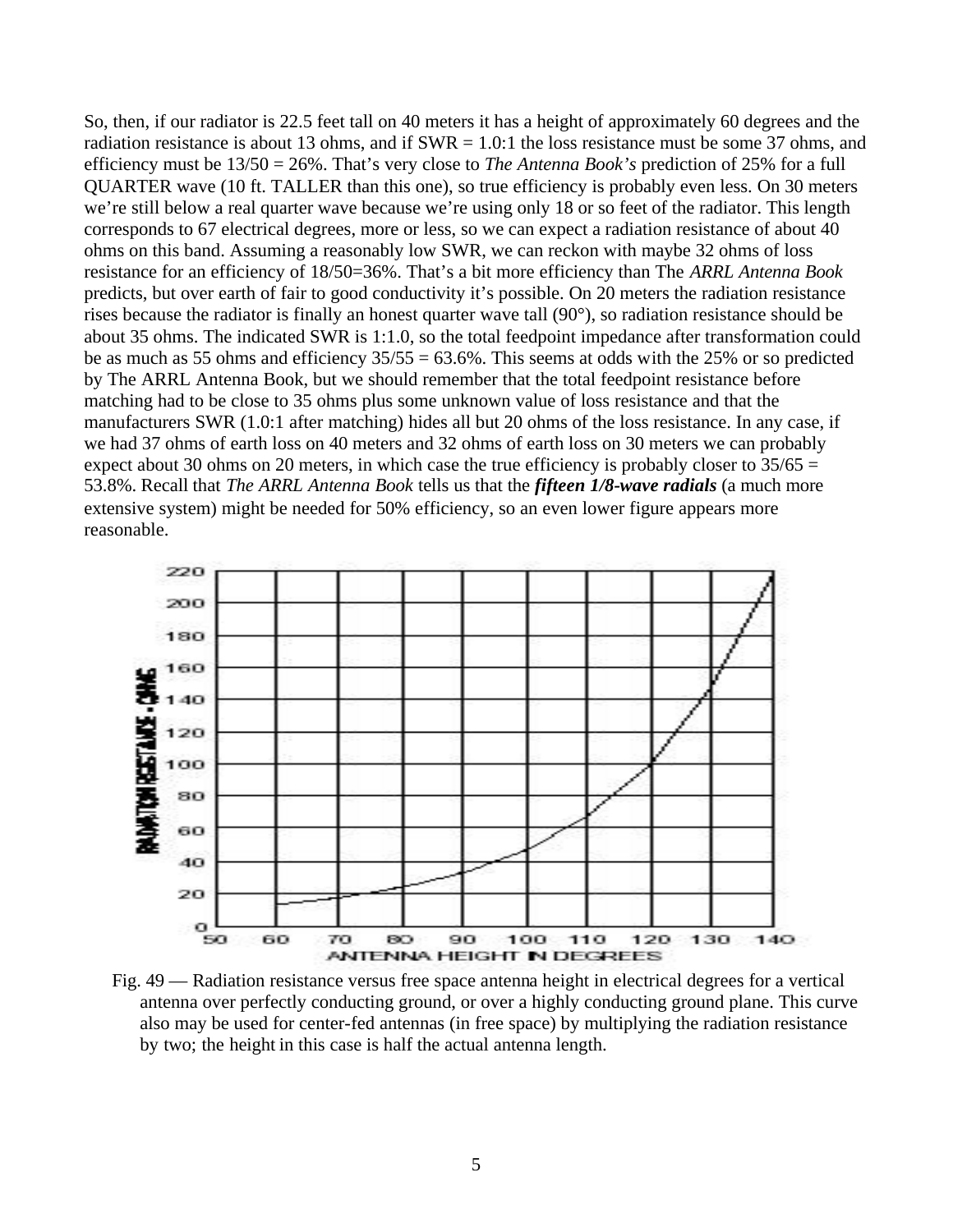

Fig. 50 — Same as Fig. 49, for heights below 60 degrees.

On 17 and 15 meters the radiation resistance should be in the 35-50 ohm range with the same or slightly better efficiency as on 20 meters, and we begin to see efficiencies that seem to approach 100% on 10 meters but can't ever get there because of earth and coil losses. On 12 and 10 meters, in fact, the active part of the radiator is approximately 120 degrees tall. That's still not a half-wave, but it should be a little more efficient than a quarter wave for a fixed value of earth loss resistance. The manufacturers SWR of 1.0:1 at the feedpoint suggest that our approximately 100 ohms of radiation resistance IS the total feed point impedance! What's wrong with this? For one thing it means that there can't be any loss resistance at all, and that's impossibility, considering the tiny counterpoise in use. It's true that the area covered by the counterpoise becomes greater as the frequency increases, but so too does any earth loss resistance. The impedance transformation circuit does not do away with any earth loss resistance or transform it into anything useful; it merely transforms total feedpoint impedance (both radiation resistance and loss resistance) to a different value for the sake of better SWR. And it also complicates the task of identifying and separating the two using our simple technique.

**All SWR tells us is total feedpoint impedance**, and if an impedance matching circuit is used it may not even tell us that much, **so it's up to us to sort out how much is radiation resistance, how much is earth loss resistance and how much is loss resistance from other sources**. We could, of course, accept the manufacturers' claims at face value and skip all the tedious calculations, but if they're unwilling to tell the truth about something so basic as the height of a half-wave, well.... **Remember that only that part of the radiator that is active on a particular band does anything for you.** That's the part between the feedpoint and the trap for the band in use. Those sections of the radiator that are "trapped out" on other bands are just going along for the ride. This particular design is not necessarily a "bad" one. It's just not very efficient, and the same will be true of any vertical antenna that ignores earth losses. The claim to "exceptional half-wave performance" is obviously something plucked out of the air, and even run of the mill QUARTER WAVE performance is probably beyond it on most bands for the same reason. Curiously enough, the buyer is warned NOT to attempt to add radials to this system for fear of detuning it and increasing the SWR. Unless the manufacturer has refined this design it appears that there is no way at all to reduce earth losses further and to increase efficiency. To some this might